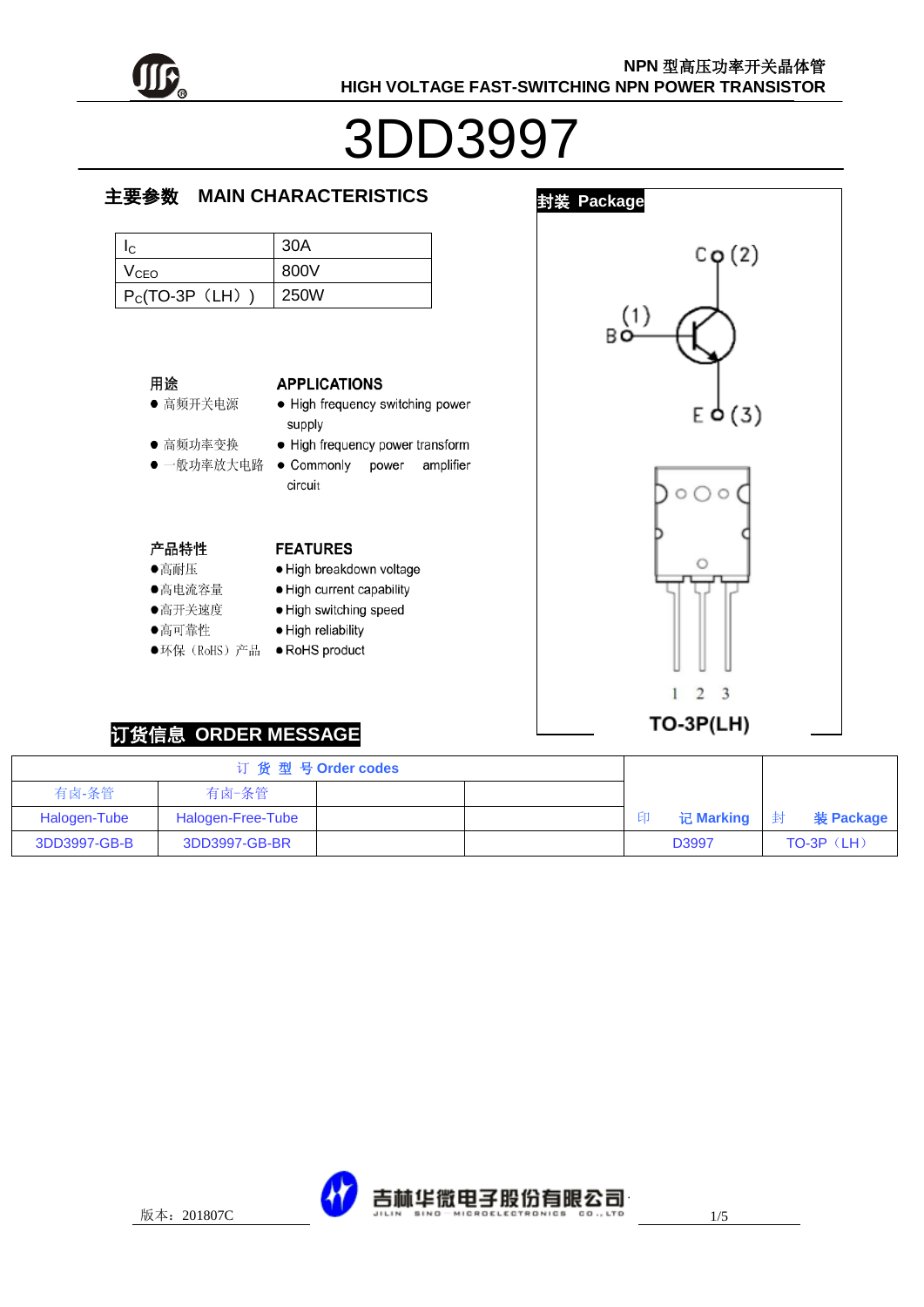# **<sup>R</sup>** 3DD3997

# 绝对最大额定值 **ABSOLUTE RATINGS** (Tc=25℃)

|             |                           | 项<br>目                                        | 符<br>뮥                       | 数<br>值       | 单<br>位       |
|-------------|---------------------------|-----------------------------------------------|------------------------------|--------------|--------------|
|             |                           | <b>Parameter</b>                              | Symbol                       | Value        | Unit         |
| 集电极—发射极直流电压 |                           | Collector-Emitter Voltage $(V_{BE}=0)$        | $V_{CES}$                    | 1200         | V            |
| 集电极—发射极直流电压 |                           | Collector-Emitter Voltage (I <sub>B</sub> =0) | V <sub>CEO</sub>             | 800          | V            |
| 发射极—基极直流电压  |                           | Emitter-Base Voltage                          | V <sub>EBO</sub>             | 7            | $\vee$       |
| 最大集电极直流电流   |                           | Collector Current (DC)                        | $\mathsf{I}$                 | 30           | A            |
| 最大集电极脉冲电流   | Collector Current (pulse) |                                               | $I_{CP}$                     | 60           | A            |
| 最大基极直流电流    | Base Current (DC)         |                                               | <b>I</b> B                   | 15           | A            |
| 最大基极脉冲电流    | Base Current (pulse)      |                                               | <b>I</b> BP                  | 30           | A            |
| 最大集电极耗散功率   |                           | TO-3P (LH)                                    | $P_{C}$                      | 250          | W            |
| 最高结温        |                           | Junction Temperature                          | $T_i$                        | 150          | $^{\circ}$ C |
| 贮存温度        |                           | Storage Temperature                           | ${\mathsf T}_{\textsf{stg}}$ | $-55 - +150$ | 'n           |

注: pulse电流宽度为小于5ms的非重复单脉冲。 Pulse Test: Pulse Width = 5.0 ms, Duty Cycle < 10%.

# 电特性 **ElECTRICAL CHARACTERISTIC**

| 项<br>目                  | 测试条件                       | 最小值                      | 典型值                      | 最大值        | 单位   |
|-------------------------|----------------------------|--------------------------|--------------------------|------------|------|
| <b>Parameter</b>        | <b>Tests conditions</b>    | Value(min)               | Value(typ)               | Value(max) | Unit |
| $V(BR)_{CEO}$           | $IC=10mA,IE=0$             | 800                      | -                        |            | V    |
| $V(BR)_{CBO}$           | $IC=1mA,IB=0$              | 1200                     | $\overline{\phantom{a}}$ |            | V    |
| $V(BR)_{EBO}$           | $ I_{E}=1$ mA, $I_{C}=0$   | 7                        | $\overline{\phantom{a}}$ |            | V    |
| <b>I</b> <sub>CBO</sub> | $V_{CB} = 1200 V, I_F = 0$ | ۰                        | $\overline{\phantom{a}}$ | 10         | μA   |
| ICEO                    | $V_{CF} = 800V I_B = 0$    | -                        | $\overline{\phantom{a}}$ | 50         | μA   |
| <b>I</b> <sub>EBO</sub> | $V_{FB}$ =7V, $I_C$ =0     | $\overline{\phantom{a}}$ | $\overline{\phantom{a}}$ | 10         | μA   |
| Hfe(1)                  | $V_{CE} = 5V$ , $I_C = 1A$ | 10                       | $\overline{\phantom{a}}$ | 30         |      |
| Hfe(2)                  | $V_{CF}$ =5V, $I_C$ =20A   | 3                        | $\overline{\phantom{a}}$ |            |      |
| VCE(sat)                | $IC=20A$ , $IB=4A$         | ۰                        | $\overline{\phantom{a}}$ | 1.8        | V    |
| $V_{BE(sat)}$           | $I_c=20A$ , $I_B=4A$       | -                        | ٠                        | 1.5        | V    |

#### 热特性 **THERMAL CHARACTERISTIC**

| 项                                           | 符<br>묭     | 最小值                      | 最大值                     | 单<br>位         |
|---------------------------------------------|------------|--------------------------|-------------------------|----------------|
| <b>Parameter</b>                            | Symbol     |                          | Value(min)   Value(max) | Unit           |
| 结到管壳的热阻 TO-3P (LH)                          |            |                          |                         | $^{\circ}$ CMV |
| Thermal Resistance Junction Case TO-3P (LH) | $Rth(i-c)$ | $\overline{\phantom{0}}$ | 0.5                     |                |

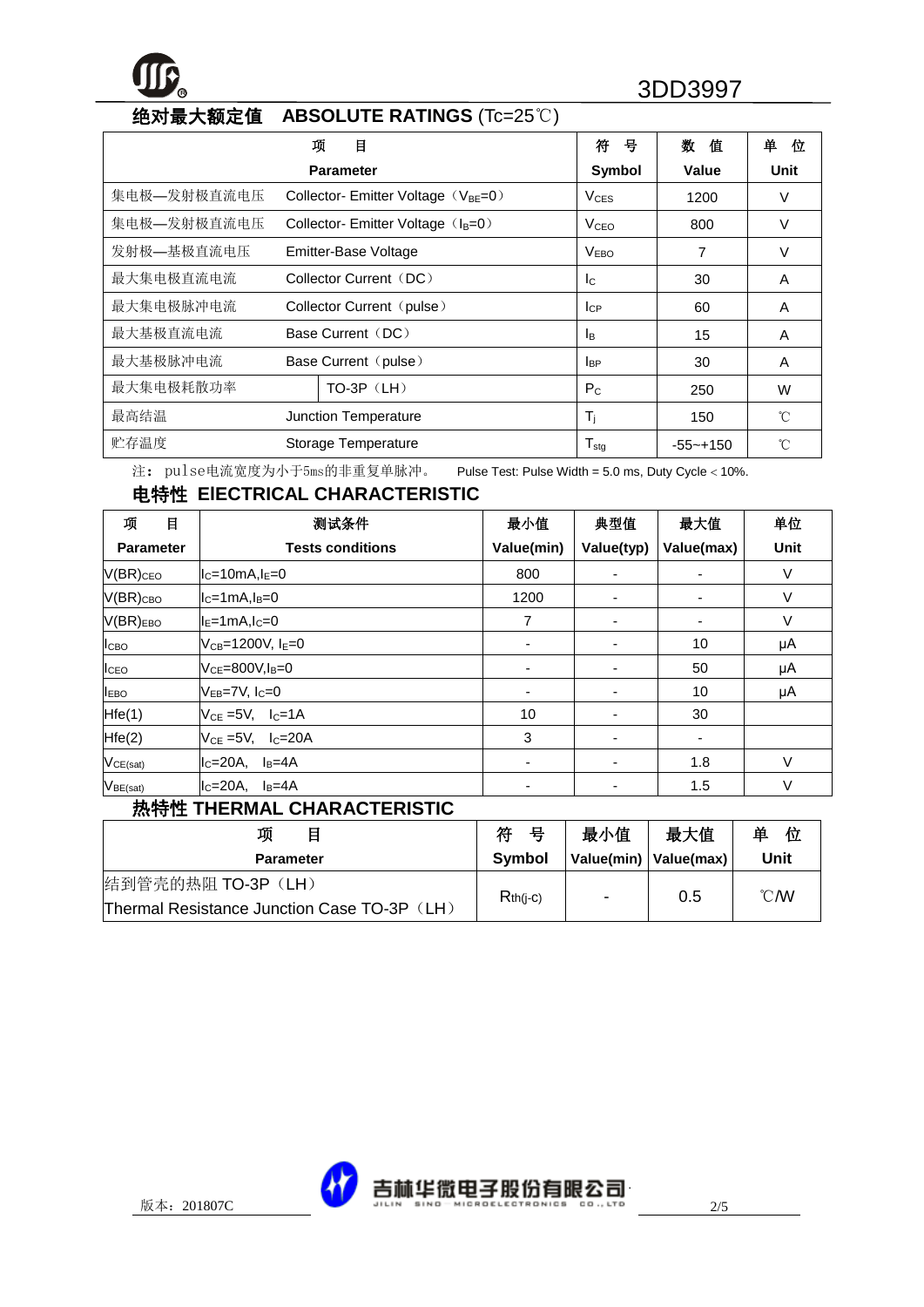

## 特征曲线 **ELECTRICAL CHARACTERISTICS (curves)**



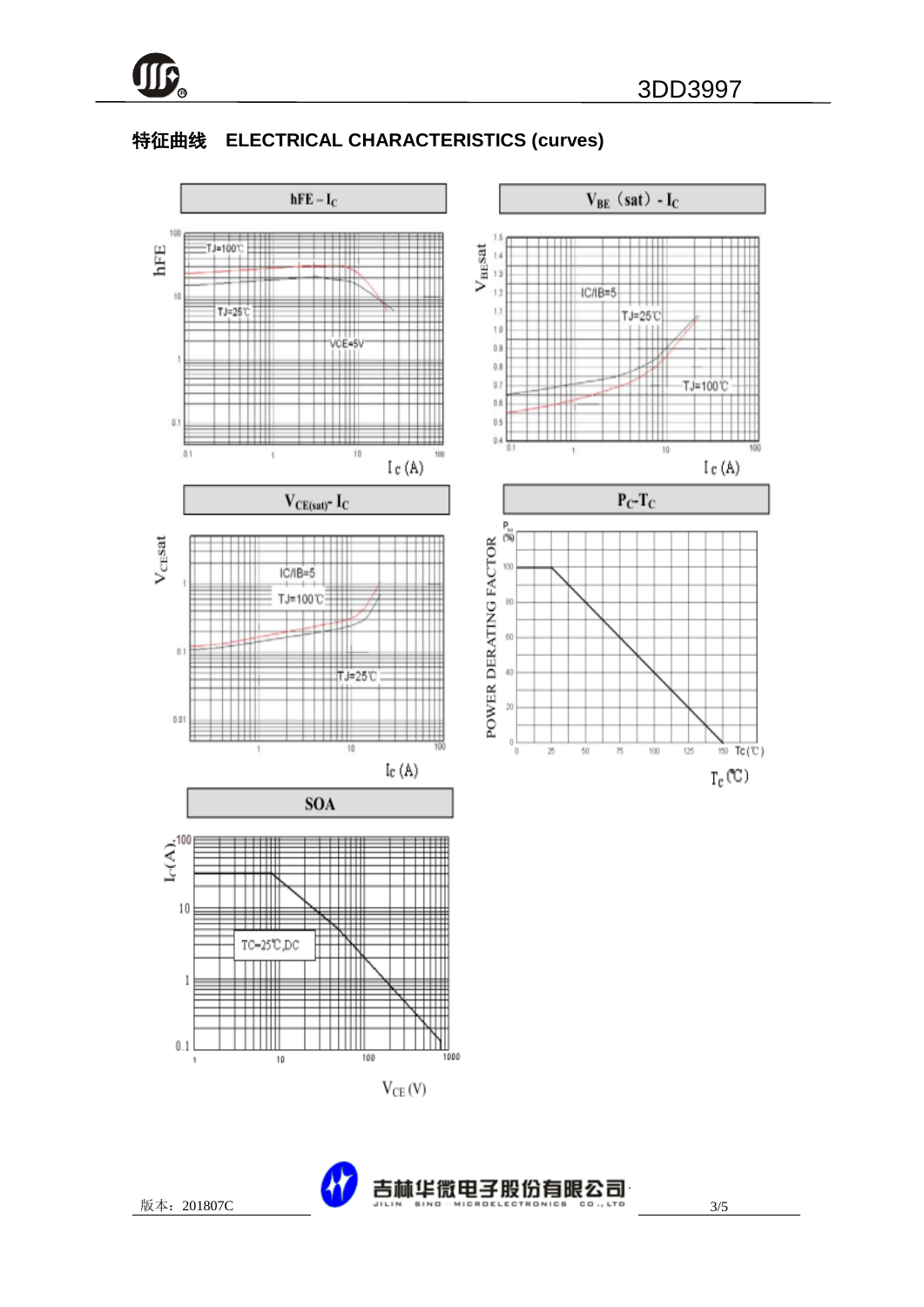单位 **Unit** :**mm**

# 外形尺寸 **PACKAGE MECHANICAL DATA**

## **TO-3P**(**LH**)



| 符号 | 尺寸(mm)    |
|----|-----------|
| А  | 4.70-5.30 |
| Β1 | 2.80-3.20 |
| Β2 | 2.30-2.70 |
| b  | 0.80-1.25 |
| С  | 0.50-0.85 |
| D  | 25.5-26.5 |
| E  | 19.5-20.5 |
| е  | 5.45(typ) |
| F  | 1.80-2.20 |
| L  | 19.5-20.5 |
| L2 | 2.30-2.70 |
| Ρ  | 3.10-3.50 |
| Q  | 5.80-6.20 |
| Q1 | 2.60-3.00 |